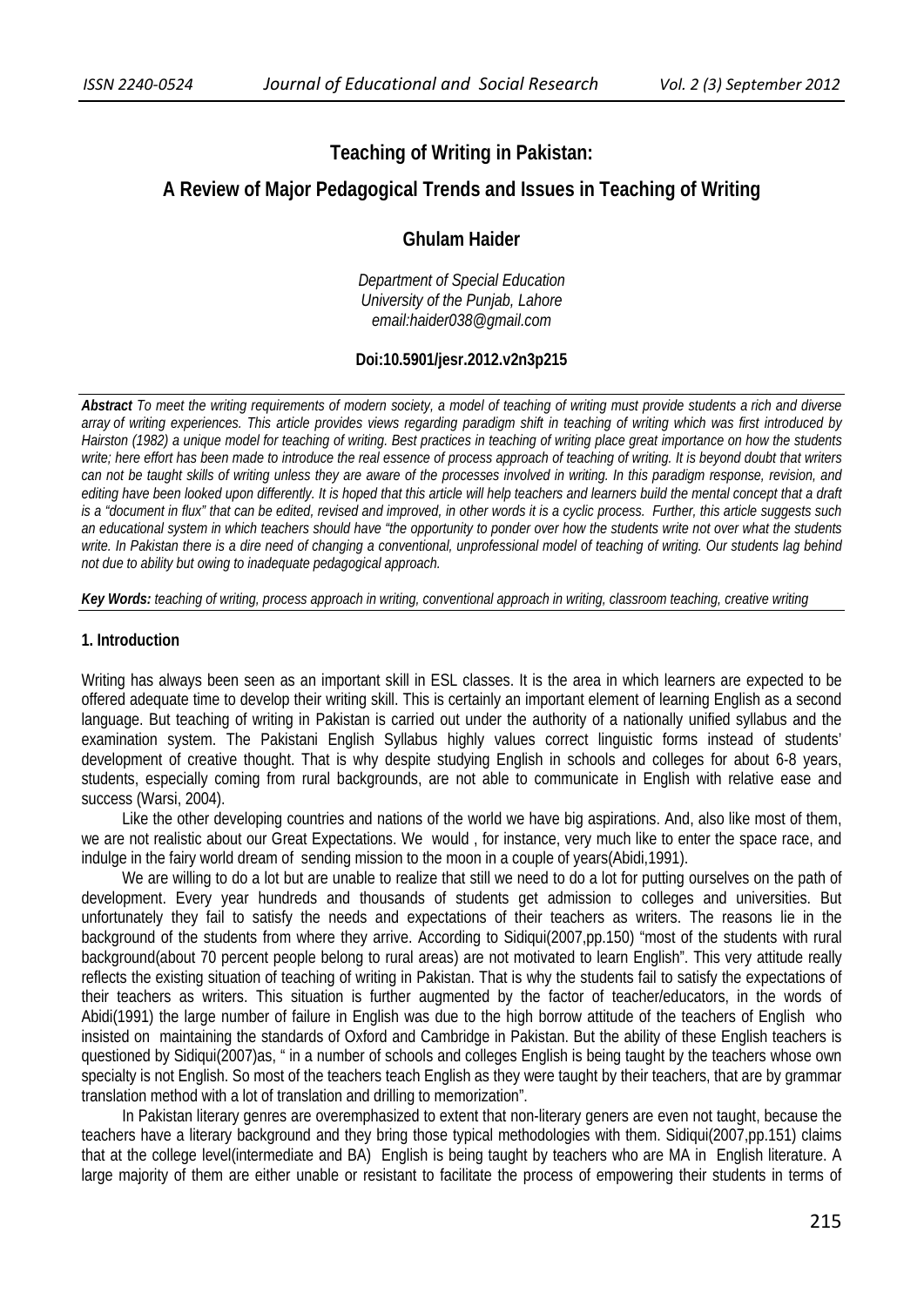linguistic enrichment. The result is that our students can memorize critical appreciations of great poetry and prose but when it comes to verbal or written discourse, they find themselves handicapped.

 Humera (2011, pp.112) asserts that "traditionally, in Pakistan, creative writing was known as literature including the variety of its genres. As a result, Pakistani students and teachers are still confused about the term 'creative writing' and so tensions arise in the classroom. Considering the changing trends in teaching and the advantages of creative writing, it is certainly the responsibility of English teachers to give importance to creative writing, to understand the complexity of writing development. Nadeem (2007, p. 2 cited in Humera, 2011) believes that 'Pakistani teachers should keep in view the needs and interests of students to enable them to be expressive in writing'. It is believed that creative writing can be pleasurable and self-developing if our expressive and communicative needs motivate us to write.

 Most of the text books are literature based (Sidiqui, 2007). It also shows that non literary genres are least important in the syllabi of Pakistan. That is why teachers of L2 writing do not give due importance to writing. Sidiqui (2007) further claims that these text books are full of too much content. That is why the teachers pay their full time to the teaching of these books.

 This situation is further supplemented by the evaluation system in Pakistan, according to Sidiqui(2007) "most of the examinations in the mainstream schools and colleges are memory driven. There are certain set of questions about the text books which are most likely to appear in the examination paper. These questions normally require production of memorized material from the text book. The students without bothering about the text books prepare for the examination with the help of "Get through guides" (help-books specially designed to prepare the examinations) that provide them with a short cut to pass the examination. These help-books contain summaries of the poems and ready-made answers to the comprehension questions of short stories, essays, poems and plays. All this works fine as the assessment system encourages rote learning."

 According to Abidi(1991) the greatest need of today is to save the student from a general education which prepares him for nothing, and help him through socialized education, to achieve some definite goal in life. This whole scenario of class room activities provide us a clear picture of the teaching of writing as well.

 Almost three decades ago, Maxine Cousine Hairston, in her article, The Winds of Change: Thomas Kuhan and the Revolution in the Teaching of Writing", argued that the teaching of writing is currently at the point of a "paradigm shift": composition theory is moving from an inadequate model of inquiry to a new one" (Nislua, 1986). Hairston in her article took her position as "paradigm shift was occurring in the way writing was being taught and if so, how for this shift paradigm had gone" (Totten, 2003). Hairston, in her article introduced paradigm shift as under:

 "In 1963, the University of Chicago Press published a book titled The Structure of Scientific Revolutions, written by Thomas Kuhn, a University of California professor of the history of science. In the book Kuhn hypothesizes about the process by which major changes come about in scientific fields, and conjectures that they probably do not evolve gradually from patient and orderly inquiry by established investigators in the field. Rather, he suggests, revolutions in science come about as the result of breakdowns in intellectual systems, breakdown that occur when old methods won't solve new problems. He calls the change in theory that underlies this kind of revolution a paradigm shift. I believe we are currently at the point of such a paradigm shift in the teaching of writing, and that it has been brought about by a variety of developments that have taken place in the last 25 years.

Hairston(1982)briefly, describes Kuhn's thesis as under:

When a scientific field is going through a stable period, most of the practitioners in the discipline hold a common body of beliefs and assumptions; they agree on the problems that need to be solved, the rules that govern research, and on the standards by which performance is to be measured. They share a conceptual model that Kuhn calls a paradigm, and that paradigm governs activity in their profession. Students who enter the discipline prepare for membership in its intellectual community by studying that paradigm.

 But paradigms are not necessarily immutable. When several people working in a field begin to encounter anomalies or phenomena that cannot be explained by the established model, the paradigm begins to show signs of instability. For a while, those who subscribe to the paradigm try to ignore the contradictions and inconsistencies that they find, or they make improvised, ad hoc changes to cope with immediate crises. Eventually, however, when enough anomalies accumulate to make a substantial number of scientists in the field question whether the traditional paradigm can solve many of the serious problems that face them, a few innovative thinkers will devise a new model. And if enough scientists become convinced that the new paradigm works better than the old one, they will accept it as the new norm.

 This replacement of one conceptual model by another one is Kuhn's paradigm shift. He cites as classic examples the astronomers' substitution of the Copernican model of the solar system for the Ptolemaic model and the development of Newtonian physics. Such shifts are usually disorderly and often controversial, and the period in which they occur is apt to be marked by insecurity and conflict within the discipline.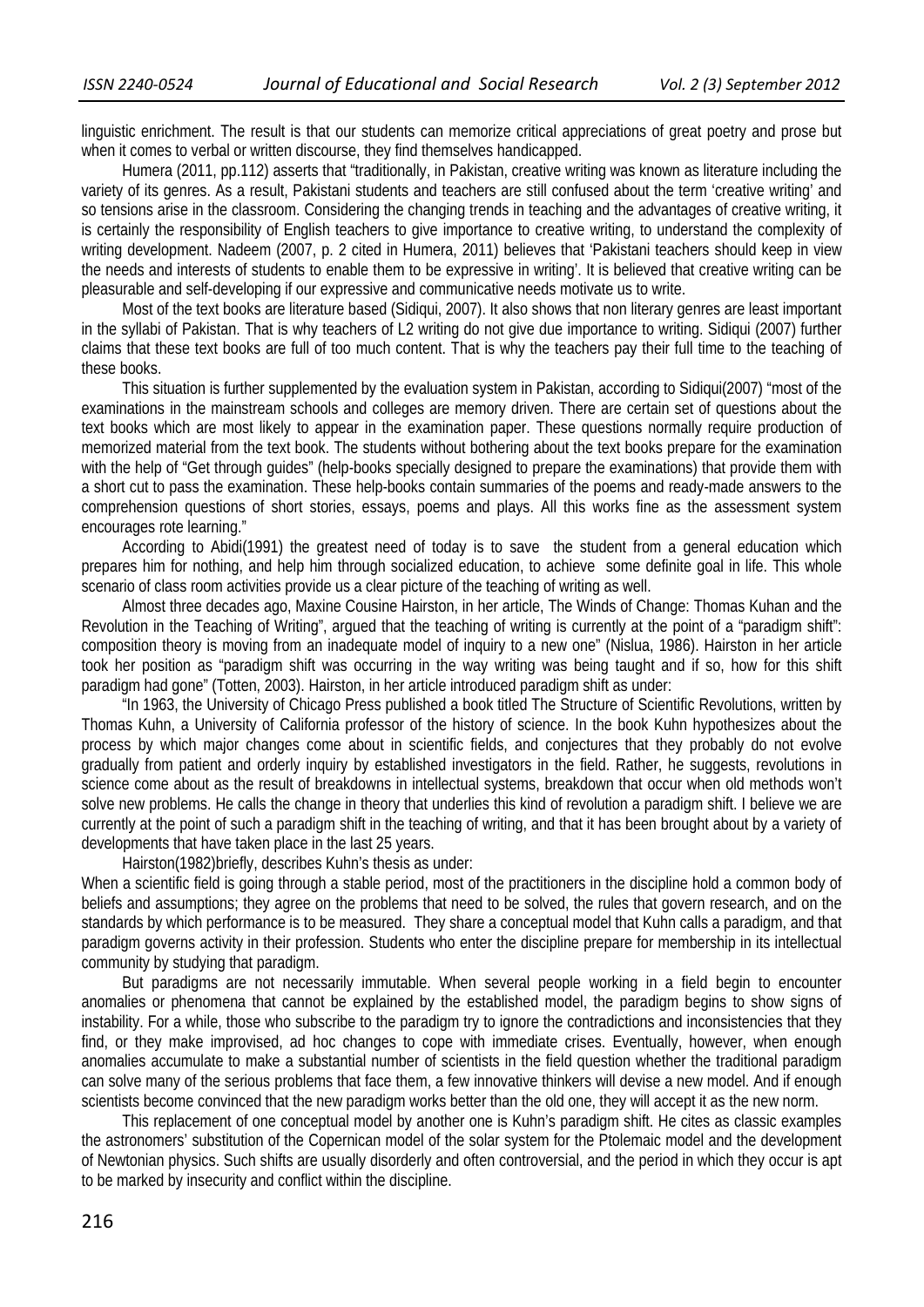Kuhn believes that because these shifts are so disruptive, they will occur only when the number of unsolved problems in a discipline reaches crisis proportions and some major figures in the field begin to focus on those unsolved problems. But even with mounting evidence that their conceptual model doesn't work, supporters of the traditional paradigm resist change because they have an intellectual and sometimes emotional investment in the accepted view. The particularly resist abandoning the conventional textbooks that set forth the precepts of their discipline in clear and unqualified terms. Those texts, as Richard Young points out in his essay, "Paradigms and Problems: Needed Research in Rhetorical Theory," are usually to similar that one way to discover the traditional paradigm of a field is to examine its textbooks.

 Finally, however, most of the resistance to the new paradigm will dissipate when its advocates can demonstrate that it will solve problems that the traditional paradigm could not solve. Most of the new generation of scholars working in the field will adopt the new model, and the older practitioners will gradually come around to it. Those who cling to the old paradigm lose their influence in the field because the leaders in the profession simply ignore their work. When that happens, the paradigm shift is complete, and the theory that was revolutionary becomes conventional.

 This summary of Kuhn's book is sketchy and too simple, but I (Hairston) think it accurately reflects the key points in his theory. When he developed the theory, he considered only the so-called hard sciences, particularly chemistry, astronomy, and physics. He did not claim or even suggest that his model for scientific revolution could or should apply to social science or the humanities, where research is not done in laboratories and usually does not involve measurements or formulas. Nevertheless, I believe that composition theorists and writing teachers can learn from Thomas Kuhn if they see his theory of scientific revolutions as an analogy that can illuminate developments that are taking place in our profession. Those developments, the most prominent of which is the move to a process-centered theory of teaching writing, indicates that our profession is probably in the first stages of a paradigm shift."

In Pakistan the current model of teaching of writing is based on traditional product oriented approach which is no more effective for the teaching of writing. This existing model pertains big problems as mentioned by Kuhan, cited in Hairston(1982).

#### **2. Traditional Approach of Teaching of Writing in Pakistan**

In order to understand the nature of that shift, we need to look at the principle features of the paradigm that has been the basis of composition teaching for several decades in Pakistan. Richard Young describes it this way:

the emphasis on the composed product rather than the composing process is the main feature of teaching of writing(Richard Young,) mechanics, usage and style are the real concern in class room teaching along with the reproduction of memorized content(Sidiqui,2007).

 According to Young, cited in Hairston(1982) that underlying the traditional paradigm is what he calls the "vitalist" attitude toward composing: that is, the assumption that no one can really teach anyone else how to write because writing is a mysterious creative activity that cannot be categorized or analyzed. This wrong conception of considering writing as gifted faculty is very common.

 Still in Pakistan teachers and students are commonly only taught about the tools of the craft of writing: grammar, punctuation, spelling, usage, and handwriting, but not about the process of composing a written text itself. As Björk & Räisänen (1996) summarize, the "traditional testing-oriented view" for the teaching of composition which was interested in:

- the code: spelling, punctuation, grammar
- the subject knowledge: testing of factual knowledge in schools

James Berlin and Robert Inkster (1980, cited in Hairston, 1982) describe other features to the conventional paradigm. Basing their conclusions on an analysis of repeated patterns in four well-known and commercially successful rhetoric texts, they add that the traditional paradigm stresses expository writing to the virtual exclusion of all other forms, that it posits an unchanging reality which is independent of the writer and which all writers are expected to describe in the same way regardless of the rhetorical situation, that is, neglects invention almost entirely, and that it makes style the most important element in writing. The same situation still prevails in Pakistan; there is product of written work that takes a major share of the class in a typical product oriented class room in Pakistan.

 In Pakistan it is still believed that that the composing process is linear, that it proceeds systematically from prewriting to writing to rewriting (Hairston, 1982). It is also believed that teaching of correcting verb and vocabulary mistakes is teaching of writing.

Despite an acknowledged fact that writing has an indispensable role in the four basic language skills; it has long been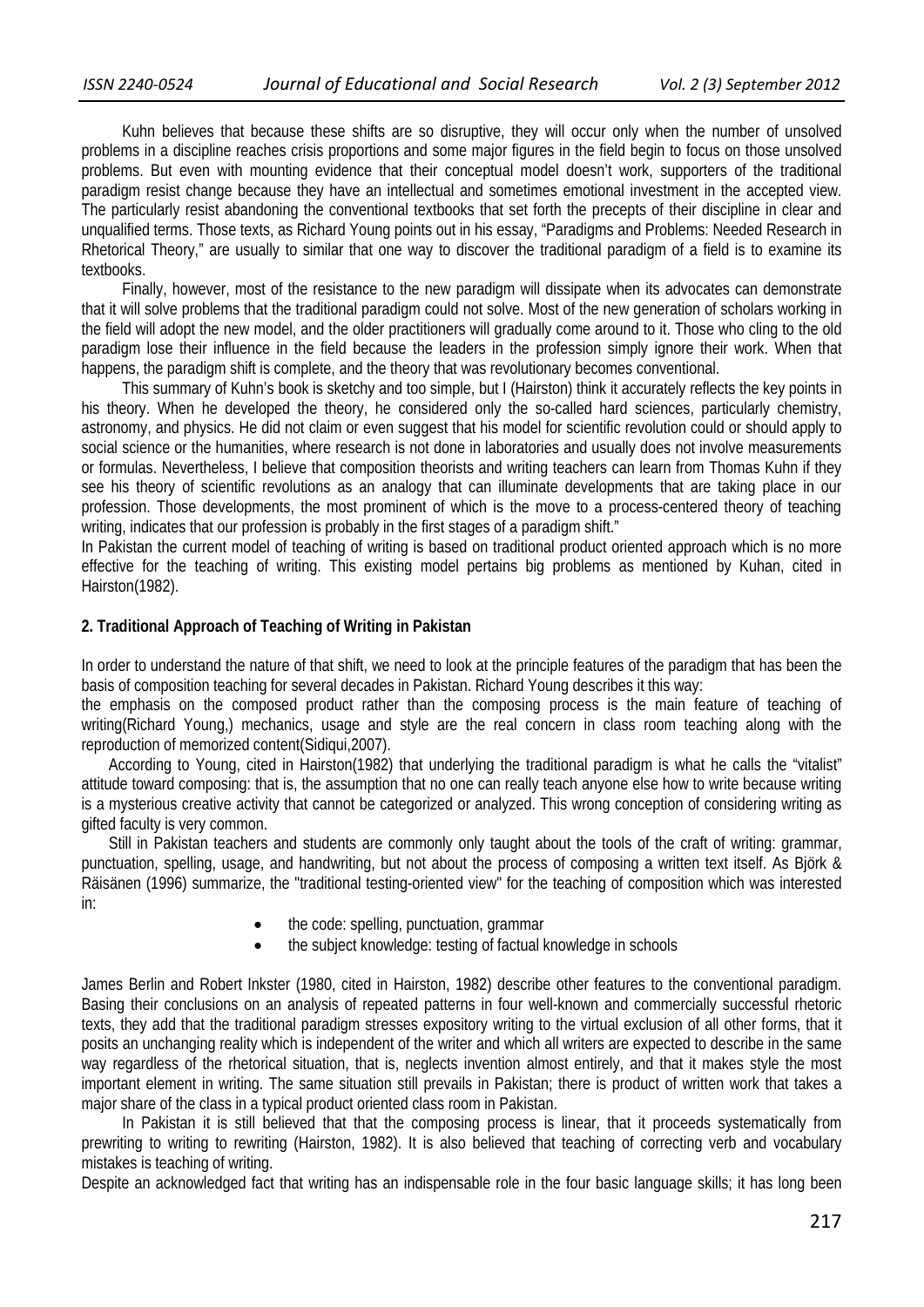ignored in a typical Pakistani class room. According to the national syllabus, reading ability is still regarded as the most important skill. Compared with the other three skills, writing is considered too complicated to teach or not important enough to teach in the class. In our English classrooms writing occupies a lower position and remains the weak point of students. As a result, this reading-dominated principle brings about negative feedback from the workplace where there are many complaints about graduates' lack of competence their writing and speaking skills. Further in the words of Warsi (2004),despite Chomsky's (1957) groundbreaking work revealing that language is not primarily learned through imitation, the obsolete translation method is still being adopted by most language programs in rural areas.

 In Pakistan, it has long been the tradition that teachers are responsible for revising or editing their students' writing. This has led to the situation in which teacher-dominated feedback still remains prevalent in our classrooms. Due to the high pressure from the Examination Board, Institutes and heavy emphasis on linguistic forms, English (L2) teachers mainly concentrate on the correction of grammar and spelling and they believe that students can make progress only after teachers identify the mistakes. However, this over-dependence is said to induce a sense of lack of concern among students about the detailed corrections from their teachers because the teachers' efforts are taken for granted. Some students just take a glance at what the teacher has corrected, while many others may not even look at the corrections. This results in a mindset in which they fail to reflect upon their mistakes (Wang, 2005). Further, teacher-centered assessment is seen as not only time-consuming, but also an inefficient means to improve student writing level. The end result of this lack of independence is that student creativity and activeness are hindered, and motivation and proficiency in writing remain low.

 In our country the current traditional product oriented model of writing is borrowed model which according to Hairston (1982) did not grow out of research or experimentation. It borrows all assumptions from the classical rhetorical model that organizes the production of discourse into invention, arrangement, and style, but mostly it seems to be based on same idealized and orderly vision of what literature scholars, whose professional focus is on the written product, seem to imagine is an efficient method of writing. Writing model in Pakistan, is a prescriptive and orderly view of the creative act, a view that defines the successful writer as one who can systematically produce a 500-word theme of five paragraphs, each with a topic sentence (Hairston, 1982). In our country we still lack research to test the traditional product oriented model against the composing processes of actual writers and similarly we have no idea of process approach or in other words still the process model approach is not popular if ever it exists in Pakistan .

 Humera (2011) in her study found that the participants in Pakistan provided a variety of definitions of creativity such as, 'creative writing is an expression of inner feelings and emotions' and 'creative writing encourages discussion of social problems prevalent in society'.She (ibid) says, it can be justified to argue that their definitions of creativity are derived from English Literature, which they have studied. The responses of the focus group interview also reinforce closed and open questions' data. For instance, an interviewee affirms 'creativity is a spontaneous overflow of emotions'. It seems that their conception of creativity is artistic, which also involves free thinking. Having said this, none uses words such as 'experimentation', 'risk taking', 'problem solving' or 'intuition' which are commonly used for creativity in a western educational context. The results of the gathered data indicate that most of the teachers choose topics from the textbooks and explain them, whereas a few teachers assert that they like to teach writing using discussion and brainstorming. The remaining teachers claim to teach creative writing using activities and audio visual aids. Nobody considers that 'creativity flourishes where there is a systematic strategy to promote it' (Robinson, 2001, p. 12 cited in Humera, 2011).

 Unfortunately this traditional product oriented model is very emphatically encouraged in our class rooms by teachers. We lack writing experts in compare with reading and speaking. Further to Sidiqui(2007) asserts teachers who teach English in Pakistan some of them do not even have specialty in this subject. This questions the existing teaching scenario in Pakistan. Where the basic qualification for English teachers is simply MA in English this does not guarantee that the teachers have enough ability to teach writing as a well effective approach. Due to this teaching of writing is treated as an ordinary approach. The common misunderstanding found in Pakistan is that anyone whit MA in English is an expert writing teacher. At this point I would like to opine that the teachers or administrator who think it just a fool's errand to discuss the issue of process approach in teaching of writing have not adopted the process model for teaching composition and have also not attentively gone through the research on the composing process in order to extract some pedagogical principles from it, a majority of college writing teachers in Pakistan are not professional writing teachers. They do not do research or publish on rhetoric or composition , and they do not know the scholarship in the field; they do not read the professional journals and they do not attend professional meetings; they also do not participate in faculty development workshops for writing teachers. They are trained as literary critics first and as teachers of literature second, yet out of necessity most of them are doing half or more of their teaching in composition. And they teach it by the traditional paradigm, just as they had learnt when they were students. Often they do not have enough information about a newer edition of the journals and books which have been publishing regularly in the field.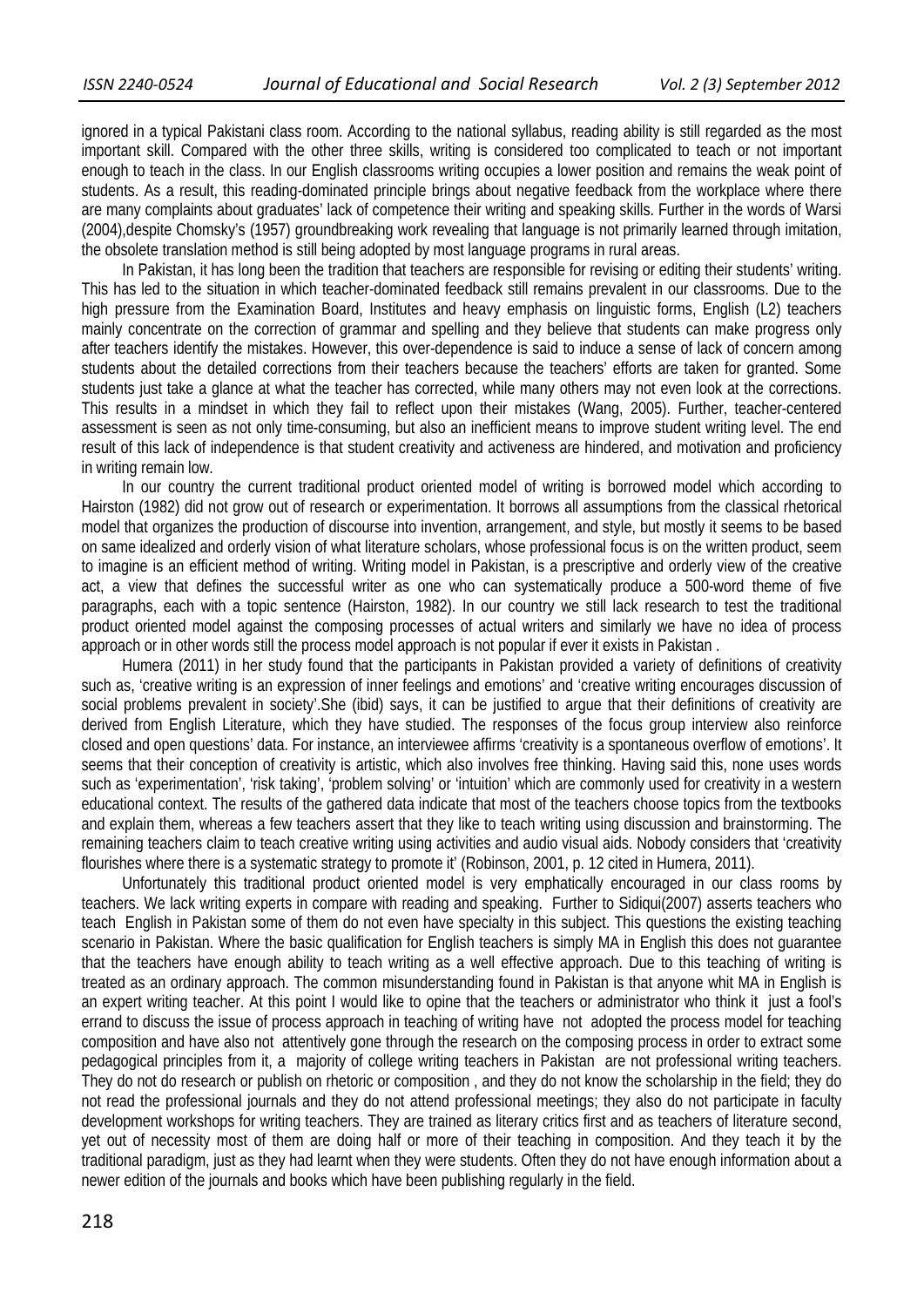In Pakistan we still deny the significance of writing as a basic method of learning, takes away any incentive for the writing teacher to grow professionally (Hairston, 1982). We still negate that writing requires intellectual activity and ignore the importance of writing as a key factor that makes or mar the academic career of the students in every field. Teachers in our system are generally less respected and rewarded that might also be the reason of such an assumption. The reason is that there is no external pressure to find a better way to teach writing (Hairston, 1982).

 According to Hairston (1982) "many teachers who cling to the traditional paradigm work very hard at teaching writing. They devote far more time than they can professionally afford to working with their students, but because they haven't read Elbow or Bruffee they have no way of knowing that their students might benefit far more from small group meetings with each other than from the exhausting one-to-one conferences that the researchers hold. They both complain and brag about how much time they spent meticulously marking each paper, but because they haven't read Diederich or Irmscher they don't know that an hour spend meticulously marking every error in a paper is probably doing more harm than good. They are exhausting themselves trying to teach writing from an outmoded model, and they come to despise the job more and more because many of their students improve so little despite their time and effort".

 According g to Sidiqui (2007) most of the textbooks of English are literature based. As in many other developing countries the emphasis is on 'classics' or a 'high caliber' literature. He further claims "another aspect of these books is that they contain too much content". So these textbooks complicate the problem further (Hairston, 1982). As Kuhn repeatedly points out, the standard text in any discipline constitute a major black to a paradigm shift because they represent accepted authority. Many, though certainly not all, of the standard textbooks in rhetoric and composition for the past two decades have been product-centered books that focus on style, us-age, and argumentation; Sheridan Baker's The Practical Stylist and Brooks and Warren's Modern Rhetoric are typical examples (Kuhan, 1963, cited in Hairston, 1982). And textbooks change slowly. Publishers want to keep what sells, and they tend to direct the appeals of their books to what they believe the average composition teacher wants, not to what those in the vanguard of the profession would like to have (Hairston, 1982). This is further supported by Sidiqui(2007) "........most of these writers/editors have the background of English literature. Their passion for literature is manifest in the coursebooks designed by them which exposes the students to 'great literature' without helping them to improve their basic language skills."

 This view clearly exposes that traditional classrooms in Pakistan are based on teacher controlled, step-by-step, linear sequences, in contrast to the recursive nature of the writing in process oriented models, where teaching languages is teaching and learning languages as communication and, most important, it is neither the practice of forms or linguistic structures, nor the mere practice of skills (reading, speaking, writing and listening), nor just the practice of lexical items:

| Traditional-product oriented Paradigm of teaching writing             | Process oriented paradigm of teaching of writing                                                           |
|-----------------------------------------------------------------------|------------------------------------------------------------------------------------------------------------|
| Morphology & Syntax                                                   | Pragmatics                                                                                                 |
| Sentence. Individual study of language out of context.                | Text. Use of language in context as a tool for social interaction                                          |
| Linguistic competence can be taught                                   | Communicative competence must be learnt                                                                    |
| Form: study of linguistic units and structures                        | Function: study of processes in communication. Emphasis on<br>creativity depending on use and context      |
| Learning the language is the objective in itself                      | Learning how to learn and learning how to communicate<br>autonomously in different contexts and situations |
| Individual knowledge of language                                      | Social use of language                                                                                     |
| Product-oriented                                                      | Process-oriented                                                                                           |
| "Bottom up" strategies and principles                                 | "Top-down" and "Bottom-up" strategies and principles                                                       |
| Bound to specific context and dependent on teacher                    | Generalizable and autonomous, leading towards independent<br>writing                                       |
| Individual/teacher centred work: authority and source of<br>knowledge | Group work and sharing: facilitator and needs analyst                                                      |
| Data-driven processing: focus on language elements present            | Concept-driven<br>processing:<br>ideas<br>focus<br>on<br>/concepts<br>expressed                            |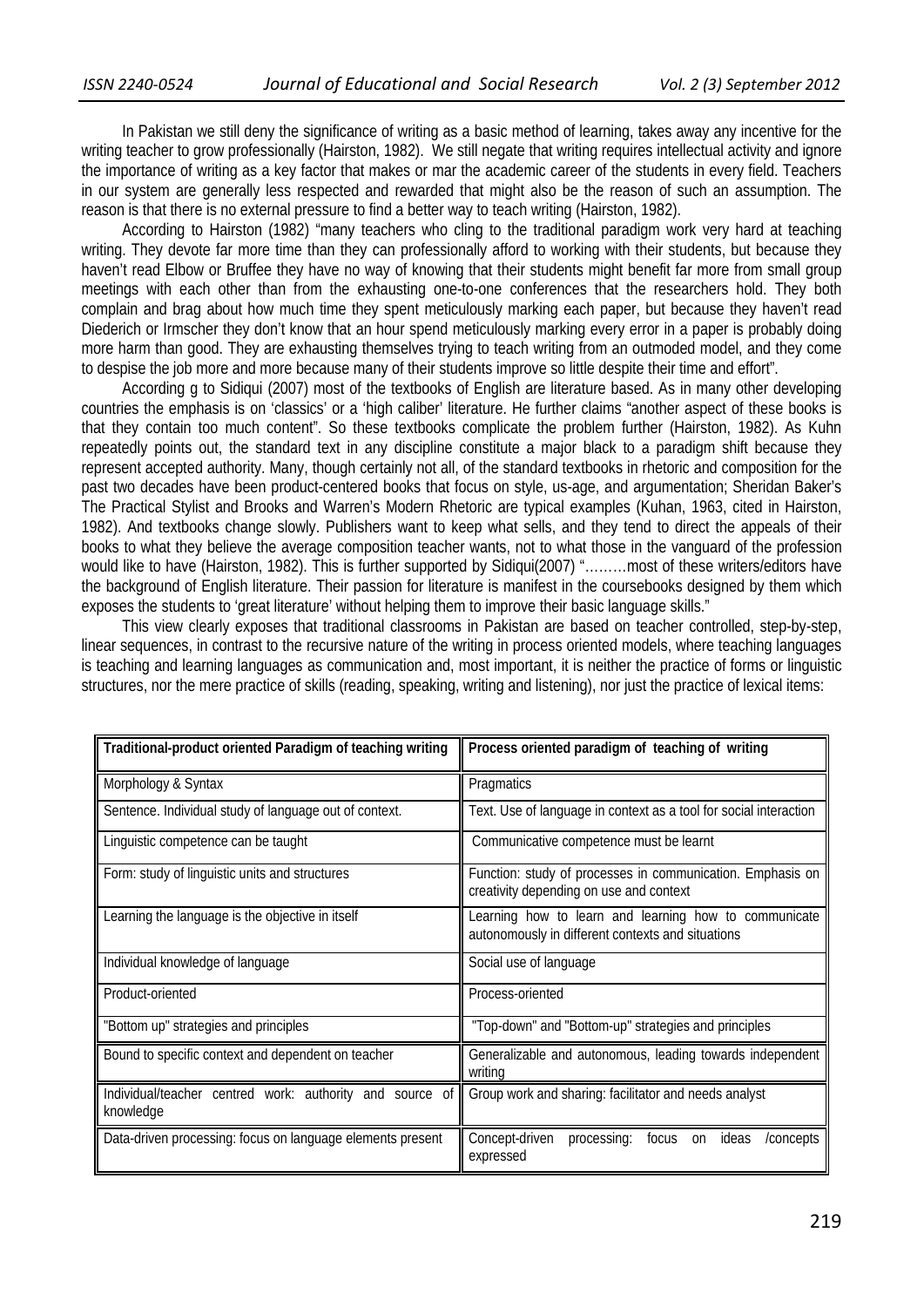#### **3. Paradigm Shift in teaching of Writing in Pakistan**

What is the basic flaw in the traditional paradigm for teaching writing? Why doesn't it work? (Hairston, 1982). People can ask such questions that why we need a new paradigm, if the already existing paradigm is working since many years. I would like to share the remarks of Kuhan,cited in Hairston(1982) "novelty ordinarily emerges only for the man who, knowing with precision what he should expect, is able to recognize that something has gone wrong." This is also supported by the change Rule No-1: People don't change unless they share a compelling reason to change" (Chuck J. Schwan and William G Spady cited in Totten(2003,pp.45). Mina Shaughnessy in her book Errors and Expectations, describes the educational experience that made her, a professor at a prestigious university, stop to ask, "What went wrong?"

 In the spring of 1970, the City University of New York adopted an admissions policy that guaranteed to every city resident with a high school diploma a place in one of its eighteen tuition-free colleges, thereby opening its doors not only to a larger population of students than any college had probably ever admitted or thought of admitting to its campus.

 One of the first tasks these students faced when they arrived at college was to write a placement essay … Judged by the results of these tests, the young men and women who were to be known as open admissions students fell into one of three groups: I. Those who met the traditional requirements for college work, who appeared from their tests … to be able to begin at the traditional starting points; 2. Those who had survived their secondary schooling … and whose writing reflected a flat competence; [those] who had been left so far behind the others in their formal education that they appeared to have little chance of catching up, students whose difficulties with the written language seemed of a different order from those of other groups, as if they had come, you might say, from a different country.

 …The third group contained true outsiders…strangers in academia, unacquainted with the rules and rituals of college life, unprepared for the sorts of tasks their teachers were about to assign them …

 Not surprisingly, the essays these students wrote during their first weeks of class stunned the teachers who read them. Nothing, it seemed, short a miracle was going to turn such students into writers. … To make matters worse, there were no studies nor guides, nor even suitable textbooks to turn to. Here were teachers trained to analyze the belletristic achievement of the ages marooned in basic writing classrooms with adult student writers who appeared by college standard to be illiterate?

 Relying on their previous experience with selectively-admitted students at the City University, Shaughnessy and her colleagues thought they knew what to expect from "college writers." The shock of facing a kind of writing that fit no familiar category, that met no traditional standard, forced Shaughnessy, at least, to recognize an anomaly. If these students had come through schools in which writing had been taught with standard textbooks and standard methods, then one had to conclude that the method and the textbooks did not work, at least not for a substantial and important group of students. The question was, "Why?"

To find the answer, Shaughnessy analyzed the placement essays of 4000 students and over a period of five years worked at trying to get at the roots of their problems and devise a way to overcome them(Hairston,1982). Eventually she became persuaded:

 … that basic writers write the way they do, not because they are slow or non-verbal, indifferent to tor incapable of academic excellence, but because they are beginners and must, like all beginners, learn by making mistakes … And the keys to their development as writers often lie in the very features of their writing that English teachers have been trained to brush aside with a marginal code letter or a scribbled injunction to "Proofread!"

In our country it has been assumed that trial and error is really a good way of teaching that is why the teachers of writing do not go beyond the correction and re-correction of the written products. Any instructional system would come close to collapse under such a strain, and our system for teaching writing has been particularly vulnerable because it has been staffed largely by untrained teachers who have had little scholarly interest in this kind of teaching(Hairston,1982).

 After the above stated findings of Shaughness(1960) it can be said that in Pakistan the prevailing methods of teaching of writing and existing models of textbooks do not work, they have failed to produce required outcomes. The reasons are described by Humera(2011,pp.112),the text books have model essays and stories which students memorize for tests. For example, writing a story is recurrent question. The type of question can remain unchanged year after year. Year, 20008: Write a story with a moral, The Boy Who Cried Wolf'

Year, 2007: Write a story with a moral, Union is Strength'

Year, 2006: Write a story with a moral, A Friend in Need is a Friend Indeed'. (Bullets added).

Humera(2011,pp.112) further states, "these stories are prescribed in the syllabus. The question of story writing is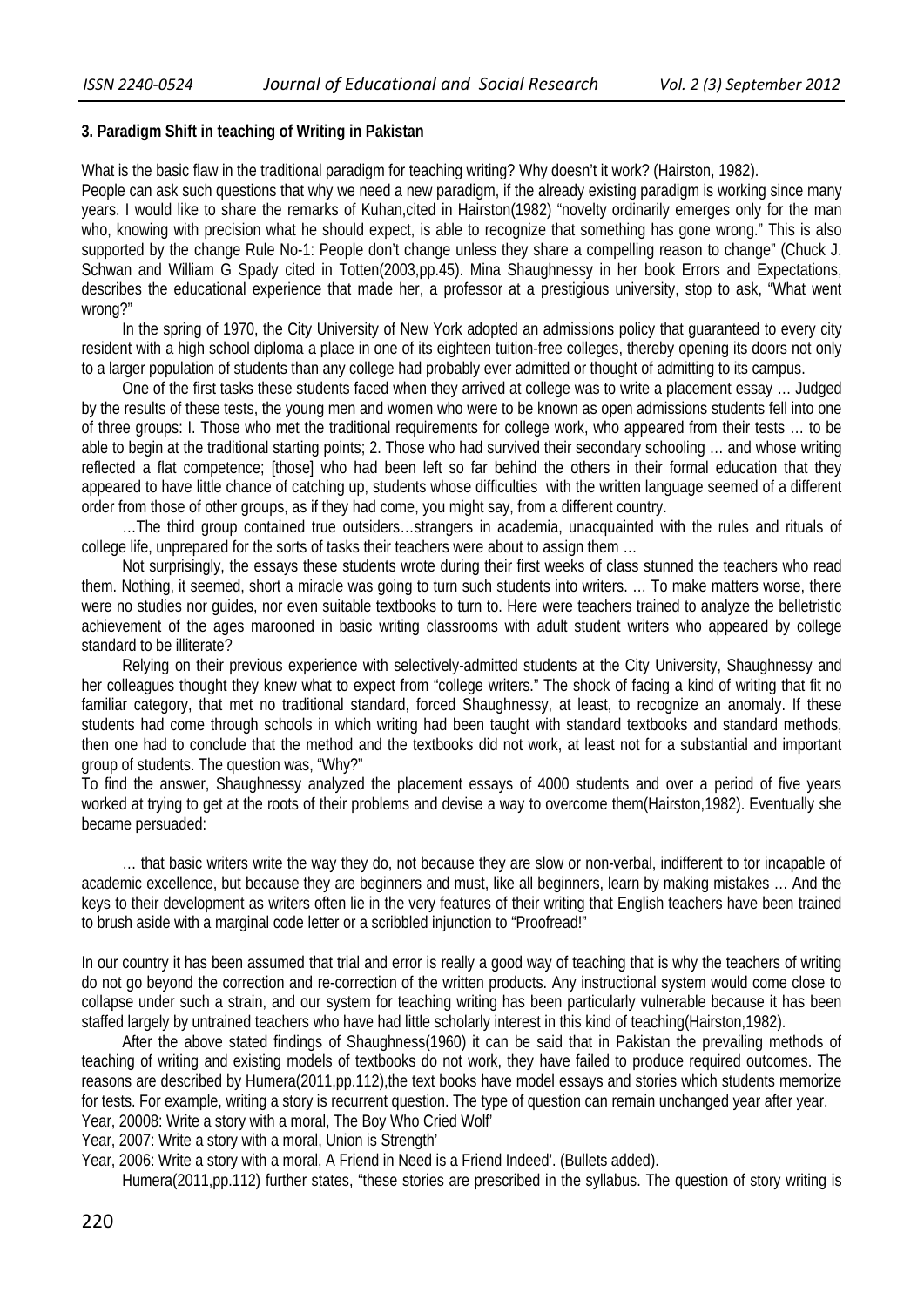easy and learners need not think critically and imaginatively. In the tests the students have to remember the logical sequence of the events or paragraphs as they are given in the textbook, otherwise they would lose their score because the examiners would keep the model composition in view. The students do not write the stories by themselves. They are not taught to develop the plot, characterisation or dialogue. Sidiqui(2007, cited in Humera,2011), believes, in Pakistan the assessment system excludes creativity and critical thinking out of its legitimate boundaries. The National Education Policy (1992, pp, 9) says that, we are caught in vicious circle; the cycle begins at a badly constructed syllabi and ends at rag bag system called examination.'

 White and Arndt (1991) claim that focusing on language errors 'improves neither grammatical accuracy nor writing fluency' and they also suggest that attention should not be given to what students say but how they say. Findings of different studies have unanimously shown that feedback is more useful between drafts, not when it is done at the end of the task after the students hand in their composition to be marked. Corrections written on compositions returned to the student after the process has finished seem to do little to improve student writing (TE Editor BBC., 2003).

 Shaughnessy's insight is utterly simple and vitally important: we cannot teach students to write by looking only at what they have written. We must also understand how that product came into being, and why it assumed the form that it did. We have to try to understand what goes on during the internal act of writing and we have no intervene during the act of writing if we want to affect its outcome. We have to do the hard thing, examine the intangible process, rather than the easy thing, evaluate the tangible product. (Hairston, 1982).

 Now in 21st century Pakistan needs to get rid of existing traditional model of teaching of writing that is unprofessional, static and ineffective(Hairston,1982) and consider the process approach in writing.

 As a learner and researcher I believe that there is no truth in such an unprofessional attitude towards writing that to write is to sit down in front of a blank page, to begin at the beginning and write through to the end, with no planning, break, editing, or changes in between. And unfortunately in our class rooms we yet, ask our students to do the same static drill. This is acknowledged that good writers plan and revise, rearrange and add, insert and delete text, re-reading and producing multiple drafts before they are able to produce their final written document. In the terms of writing research this approach is called process writing approach. Here, I would like to share what th Writing is not a linear act, one does not just write the first words which come to ones mind at that particular moment with little importance of purpose, interests, and context, while thinking they are the ideal and unchangeable units which express exactly the thoughts one wanted to convey in writing. Instead, while writing (Björk & Räisänen,1996) "you can actually see your thoughts on the paper in front of you... when you visualise your thinking, you can review your thinking, making reflection on and revision of your thinking easier".

 Process writing refers to a broad range of strategies that include pre-writing activities, such as defining the audience, using a variety of resources, planning the writing, as well as drafting and revising, where individual & group strategies to writing are equally interesting. These activities collectively referred to as "process-oriented instruction," approach writing as problem-solving, emphasizing the learning of how to write a text for a reason within a context and following both individual & group work and working with collaborative learning groups with a variety of group arrangements for the different stages. Among other, we should mention: Phillips 6/6 or Huddle Method, Buzz Group Method, Panel discussion, Interrogator panel, Lecture, Brainstorming, Role-playing, Case study, Interview, Workshop, Symposium, Round table, Pyramid discussions, and Groups ABC/Groups in rotation.

 Writing, then, is a recursive process in which the writer plans, composes and reviews what has been written within a group of learners. Many studies (Flower & Hayes, 1981; Hillocks, 1986 and Applebee et all., 1994) show that weak writers spend little time planning, composing and reviewing, whereas better writers spend more time planning, composing and reviewing. Skilled writers, on the other hand, pay attention to content and organization, while poor writers are more interested in the mechanics of writing and, especially, in spelling.

 The writing process means writing, rewriting and going back to read what we have written to generate new ideas and refine and recycle what we have just written on the paper. Writing means, as Flower and Hayes (1981) stated" a sequence of differentiated and recursive processes".

 This cyclical process when composing texts make writers move forwards and backwards: planning, actual writing on paper and revising, all these subprocesses interacting with one another in contrast to the traditional linear step-by-step procedure of writing where the emphasis was given to the student´s mastery of the code and certain subject matter. Although writing in general involves various stages, in reality however, the process of composing is not linear and writers do not follow a systematic sequence of rehearsing (planning), drafting (actual writing on paper) and revising but it is a recursive activity. Writing has been described as a recursive process, in which the writer plans, translates ideas into language, and reviews what has been written. As we have already mentioned previously, more skilled writers pay more attention to content and organization, while weaker writers are more preoccupied with the mechanics of writing, especially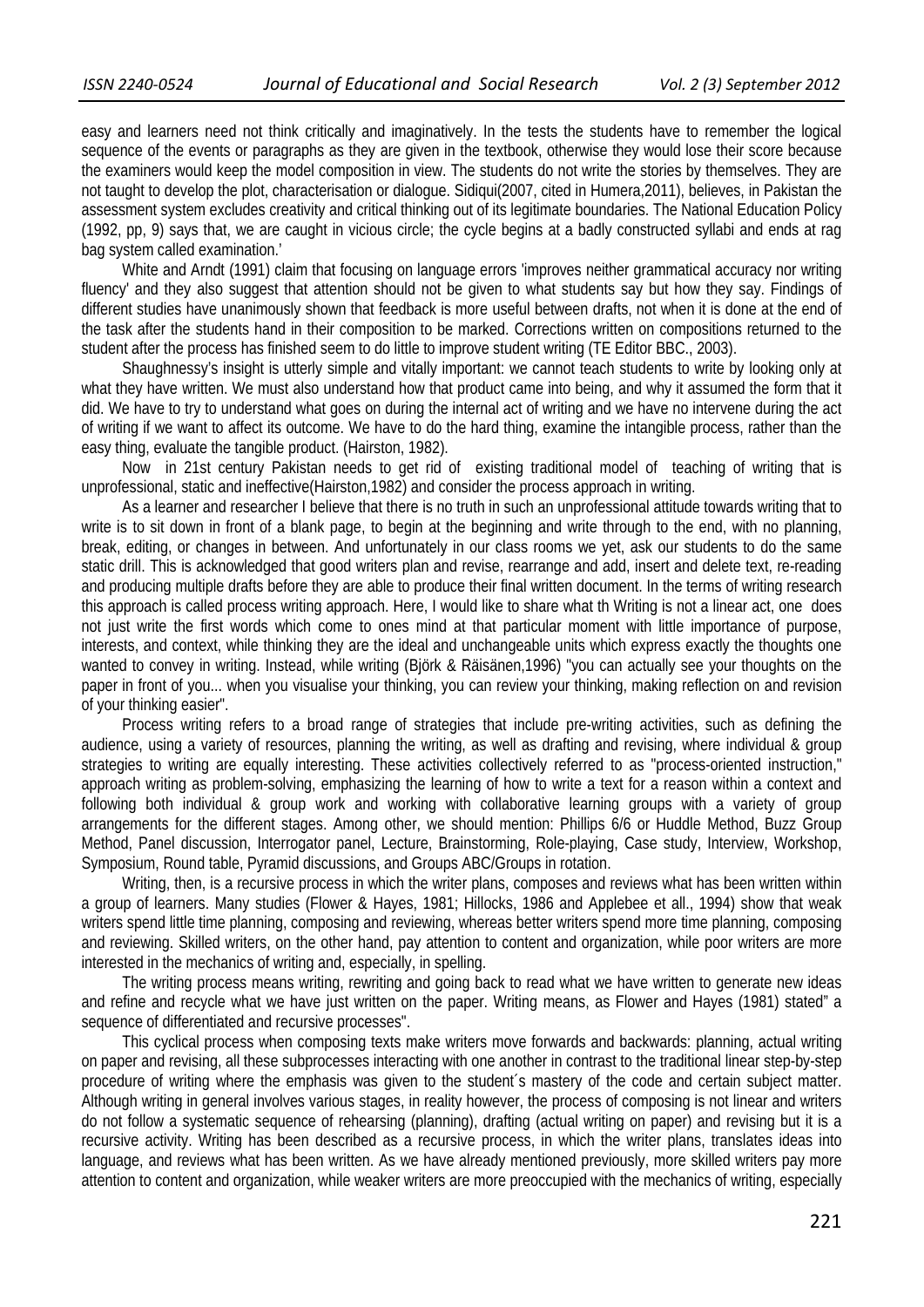spelling, punctuation and grammar. Good writers are found to use a longer pre-writing period than average writers. The recursive nature of writing sees a writer moving between drafting and revising with stages of replanning in between and this going back and forth makes writing a process that leads to clarity."As a process, writing does not move in a straight line from conception to completion: all planning is not done before words are put on paper; all the words are not on paper before writers review and revise. Writers move back and forth amons these subprocesses"(Humes, 1983).

 Writing can be explained as a process of exploring our own thoughts, as Shaughnessy cited in Zamel (1982:197) "the record of an idea developing. It is a process whereby an initial idea gets extended and refined."

 Writing experts have identified the phases of the writing process which skilled writers follow when they write. For Murray (1980) there are three main phases:

Rehearsing (prewriting),

- 1. Drafting,
- 2. Writing.
	- For May Shih (1986) there are three main stages:
- 1. Prewriting,
- 2. Drafting,
- 3. Writing,
- 4. Revising
- Hedge (1988) distinguishes four main stages:
- 1. Planning,
- 2. Composing,
- 3. Revising,
- 4. Editing.
- White & Arndt (1991) identify the following six:
- 1. Generating,
- 2. Focusing,
- 3. Structuring,
- 4. Drafting,
- 5. Evaluating
- 6. Re-viewing.
	- Björk & Räisänen (1996) outline the following four steps:
- 1. Pre-Writing,
- 2. Drafting,
- 3. Feedback and Revision,
- 4. Evaluation and Grading.

| Writer-oriented writing                                                                                                                                                                                 | Reader-oriented writing                                                                                                                                                                      |
|---------------------------------------------------------------------------------------------------------------------------------------------------------------------------------------------------------|----------------------------------------------------------------------------------------------------------------------------------------------------------------------------------------------|
| I-oriented writing which mainly takes place, as we shall present<br>later, in the pre-writing stages of process-oriented approaches to<br>teaching, and when using writing as a study tool in subjects. | Reader/audience-oriented writing for communication with others<br>and/or between individuals.which takes place mainly during the<br>response and revising stages of process-oriented models. |
| Audience: self in most cases.                                                                                                                                                                           | Audience: others: peers and teacher                                                                                                                                                          |
| Reasons for writing: internal, personal exploration of ideas.                                                                                                                                           | Reasons for writing: communication between individuals.                                                                                                                                      |
| +INFORMAL LANGUAGE                                                                                                                                                                                      | +FORMAL LANGUAGE                                                                                                                                                                             |
| Formal examples: notes, rough drafts,                                                                                                                                                                   | Formal examples: essays, papers, letters,                                                                                                                                                    |

Here I would also like to share the division of writing according to Flower (1979) writing can be divided into two main categories:

*Based on the division of writing by Flower (1979).* 

#### **4. A summary of the differences**

Process-driven approaches show some similarities with task-based learning, in that students are given considerable freedom within the task. They are not curbed by pre-emptive teaching of lexical or grammatical items. However, process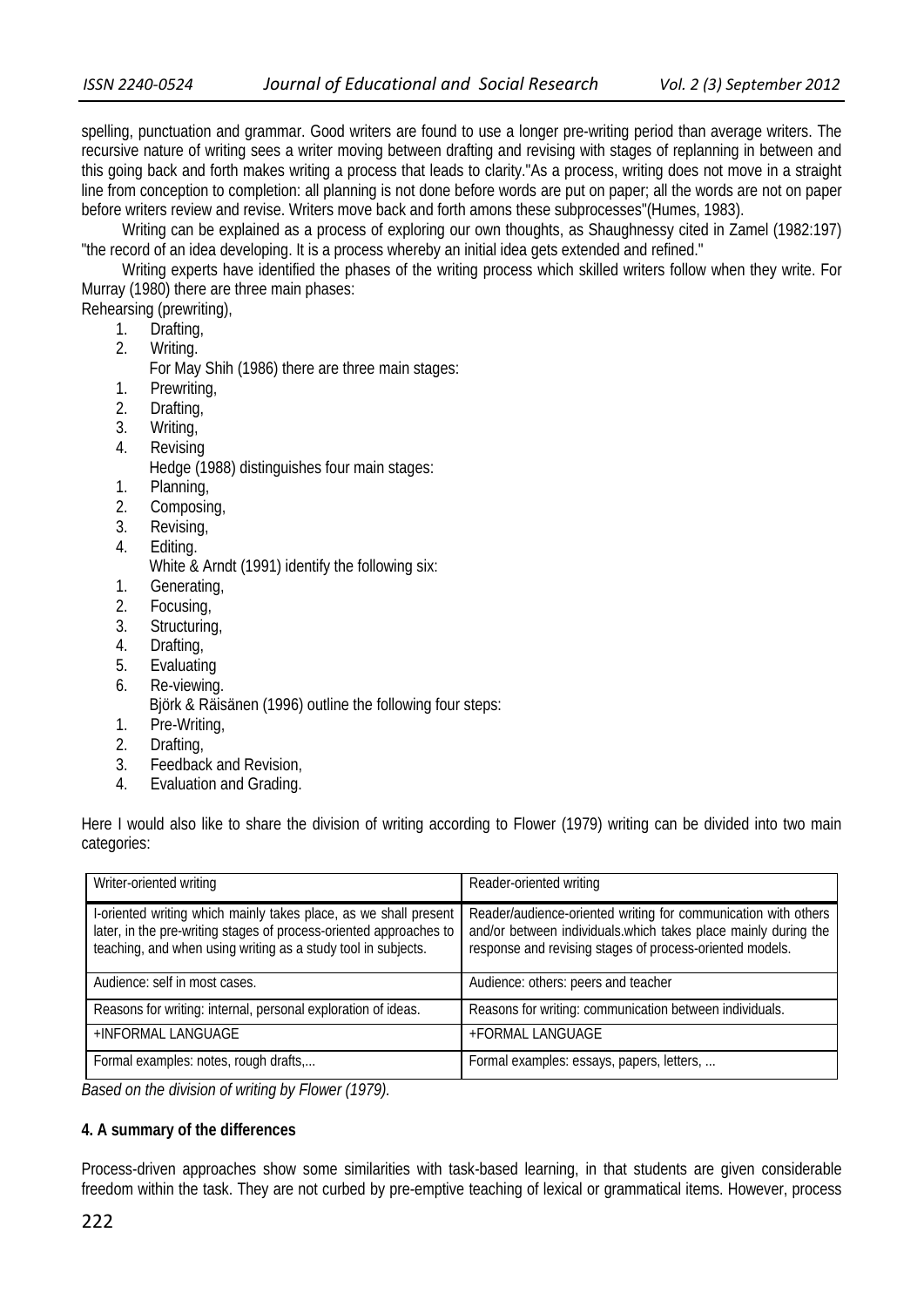approaches do not repudiate all interest in the product, (i.e. the final draft). The aim is to achieve the best product possible. What differentiates a process-focused approach from a product-centered one is that the outcome of the writing, the product, is not preconceived.

| <b>Process writing</b>                                                                                                                                                                                                                                                               | <b>Product writing</b>                                                                                                                             |
|--------------------------------------------------------------------------------------------------------------------------------------------------------------------------------------------------------------------------------------------------------------------------------------|----------------------------------------------------------------------------------------------------------------------------------------------------|
| text as a resource for comparison<br>ideas as starting point<br>more than one draft<br>more global, focus on purpose, theme, text type, i.e., reader is   features highlighted including controlled practice of those<br>emphasised<br>collaborative<br>emphasis on creative process | imitate model text<br>organisation of ideas more important than ideas themselves<br>one draft<br>features<br>individual<br>emphasis on end product |

(*Adapted from Product and process writing: A comparison Submitted by TE Editor on 3 May, 2004)* 

For the purpose of sharing some basics of process model of writing I have borrowed the features of paradigm for teaching writing from Hairston (1982) that has the following principal features:

- It focuses on the writing process: instructors intervene in students' writing during the process.
- It teaches strategies for invention and discovery; instructors help students to generate content and discover purpose.
- It is rhetorically based; audience, purpose, and occasion figure prominently in the assignment of writing tasks.
- Instructors evaluate the written product by how ell it fulfills the writer's intention and meets the audience's needs.
- It views writing as a recursive rather than a liner process; pre-writing, wiring, and revision are activities that overlap and intertwine.
- It is holistic, viewing writing as an activity that involves the intuitive and non-rational as well as the rational faculties.
- It emphasizes that writing is a way of learning and developing as well as a communication skill.
- It includes a variety of variety of writing modes, expressive as well as expository.
- It is informed by other disciplines, especially cognitive psychology and linguistics
- It views writing as a disciplined creative activity that can be analyzed and described; its practitioners believe that writing can be taught.
- It is based on linguistic research and research into the composing process.
- It stresses the principle that writing teachers should be people who write.

## **5. The future of this paradigm in Pakistan**

Most, if not all, advocates of research-based writing programs would agree that the above features are essential components in a sound writing program and, thus, need to be an integral part of our school's writing programs (Totten,2003). In the words of Linda Flower(1980), "because we are trying to chart and analyze an activity that goes on largely out of sight, the process is rather like trying to trace the path of dolphin by catching glimpses of it when it leaps out of the water. We are seeing only a tiny part of the whole process, but from it we can infer about what is going on beneath the surface." A large number of studies have proved unanimously that writing is an act of discovery for both skilled and unskilled writers; most writers have only a partial notion of what they want to say when they begin to writer, and their ideas develop in the process of writing. They develop their topics intuitively, not methodically. Another truth is that usually the writing process is not linear, moving smoothly in one direction from start to finish. It is messy, review throughout the writing process, moving back and forth among the different operations involved in writing without any apparent plan. No practicing writing will be surprised at these findings: nevertheless, they seriously contradict the traditional paradigm that has dominated writing textbooks for years (Hairston, 1982). This unanimous point of researchers also questions the existing traditional text book model in Pakistan. So this model needs a change that may help us promoting a professional model of writing in Pakistan. This will be very genuine question if some one asks how this paradigm will be implemented in our class rooms. So I have given the answer of this question in the words of Hairston (1982)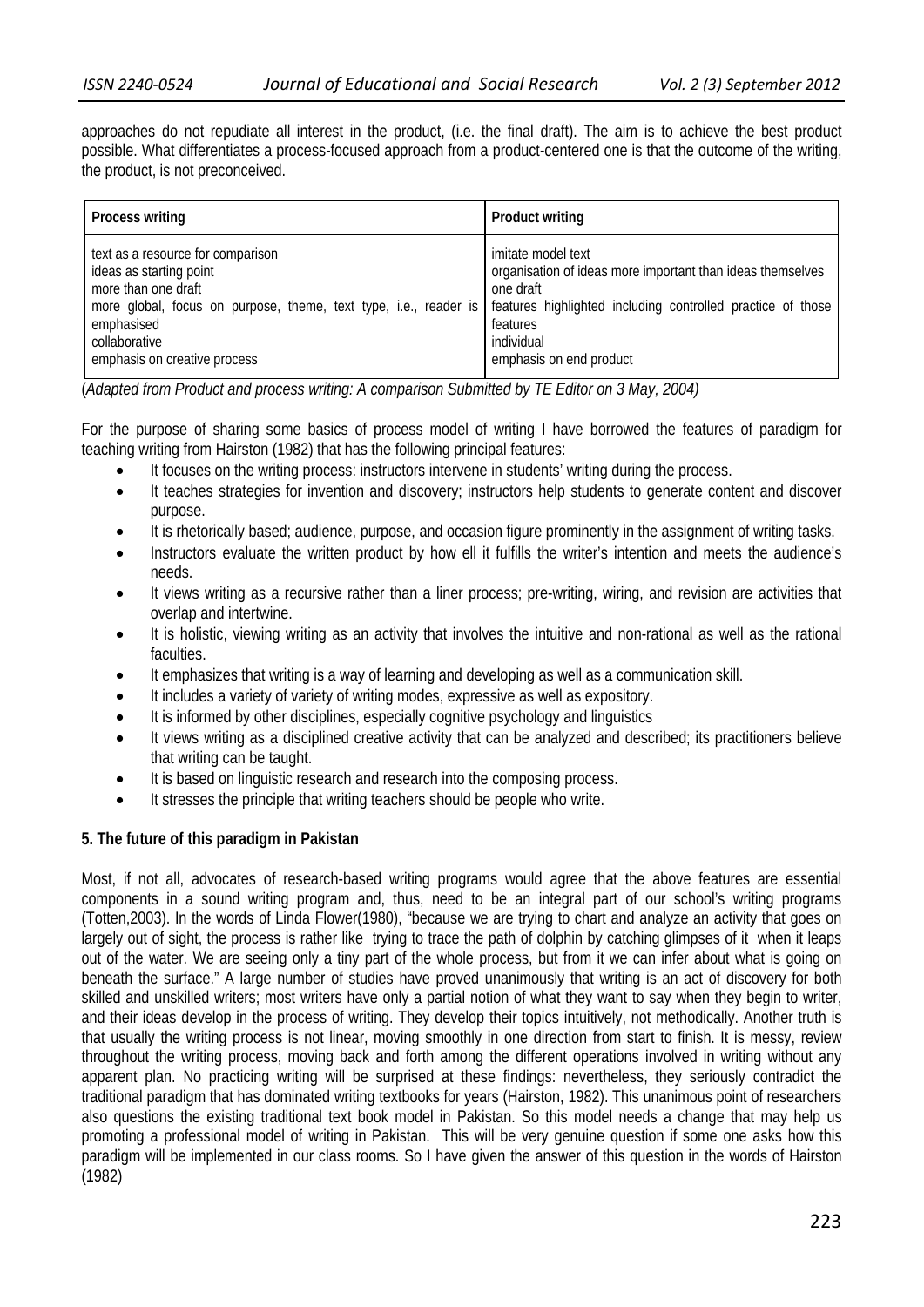"I believe that important events of the recent past are going to speed the revolution and help to establish this new paradigm in the nation's classrooms.

 But no revolution brings the millennium nor a guarantee of salvation, and we must remember that the new paradigm is sketchy and leaves many problems about the teaching or writing unresolved. As Kuhn points out, new paradigms are apt to be crude, and they seldom possess all the capabilities of their predecessors. So it is important for us to preserve the best parts of earlier methods for teaching writing: the concern for style and the preservation of high standards for the writing product. I believe we also need to continue giving students models of excellence to imitate.

 Kuhn contends that "the transition between competing paradigms cannot be made a step at a time, forced by logic…… Like the gestalt switch, it must occur all at once (thought not necessarily in an instant) or not at all." He says, however, that, "if its supporters are competent, they will improve it [the paradigm], explore its possibilities, and show what it would be like to belong to the community guided by it." I see this last opportunity as the challenge to today's community of composition and rhetoric scholars: to refine the new paradigm for teaching composition so that it provides a rewarding, productive, and feasible way of teaching writing for the non-specialists who do most of the composition teaching in our colleges and universities."

Further we can help student writing by looking only at what they have written, not by neglecting the process.

### **6. Implications for Administrators and Teachers**

According to Chuck J. Schwan and William G Spady cited in Totten(2003) there are some change rules that can be helpful for the promotion and implementation of process model writing in class room. I have summarized these rules in the following:

- Rule No-1: People don't change unless they share a compelling reason to change" (45).
- Rule No-2: People don't change unless they have ownership in the change" (46).
- Rule No-3: People don't change unless their leaders model that they are serious about the change" (46).
- Rule No-4: People are unlikely to change unless they have a concrete picture of what the change will look like for them personally" (47).
- Rule No-5: People cannot make a change –or make it last-unless they receive organizational support for the change" (47).

 So it is obvious that change needs some conducive conditions to take place. In Pakistan teaching of writing must need change that is subject to research and implication of the results of this research. For the implementation of the new paradigm we need to take the following measures:

- a. We must train fresh teachers
- b. We must start graduate programs
- c. We must enhance enrollment in these programs
- d. We must provide in service training
- e. We must take measure for the promotion of process based text books on the teaching of writing
- f. We must change the trends of publishing houses.

There is need to create a culture that is conducive for paradigm shift. From school to college level and from school administration to national level we need to give process writing a special place in our goals and objectives in every discipline (Totten, 2003). Teachers should be provided pre-service and in service training before the designing or implementation of course especially for teaching of writing.

Here are some recommendations for textbooks, curriculum and policy makers for the promotion of process approach of writing in Pakistan:

- a. There is dire need for the development of special programs that target schools administrators, teachers and publishers to educate them about process writing.
- b. Evaluation and assessment rubrics must be revised if ever exist and if they do not exist they must be developed immediately, so that a unanimous criterion for assessment of written products of the students be desianed.
- c. Literature on process writing in schools and colleges must be provided and research in teaching of writing should be encouraged.
- d. Professional workshops, seminars and projects on teaching of writing should be encouraged both at institute level and national level.
- e. Collaborative teaching should be promoted and national awards should be announced for those teachers and publishers who work best for the promotion of process writing model.